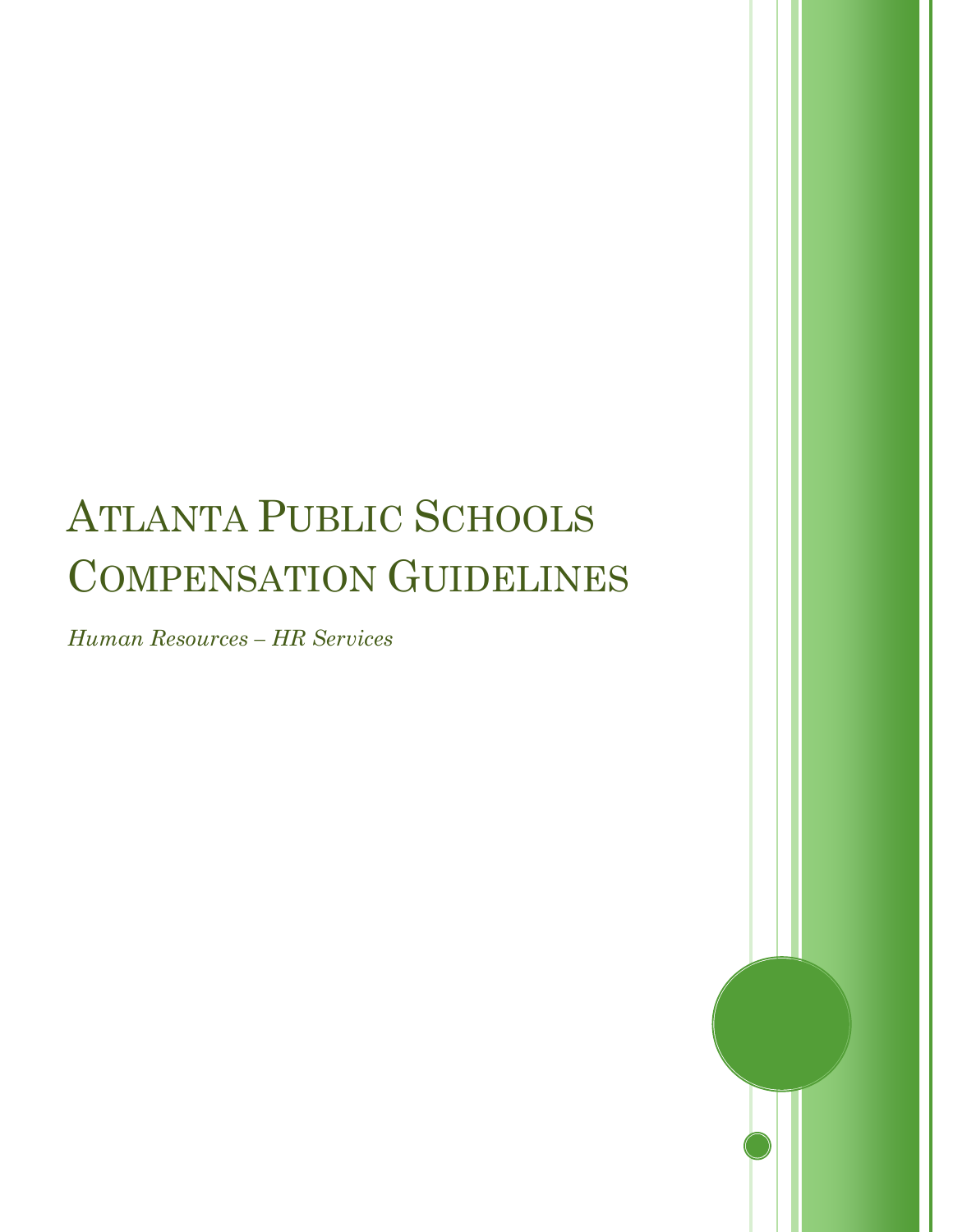# ATLANTA PUBLIC SCHOOLS COMPENSATION **GUIDELINES**

## Human Resources - HR Services

## **Table of Contents**

| $\text{Full-Time Employee} \textit{simple} \textit{Example} \textit{Example} \textit{Example} \textit{Example} \textit{Example} \textit{Example} \textit{Example} \textit{Example} \textit{Example} \textit{Example} \textit{Example} \textit{Example} \textit{Example} \textit{Example} \textit{Example} \textit{Example} \textit{Example} \textit{Example} \textit{Example} \textit{Example} \textit{Example} \textit{Example} \textit{Example} \textit{Example} \textit{Example} \textit{Example} \textit{Example} \textit{Example} \textit{Example} \textit{Example} \textit{Example} \textit{Example} \textit{Example} \textit{Example} \textit$ |  |
|-------------------------------------------------------------------------------------------------------------------------------------------------------------------------------------------------------------------------------------------------------------------------------------------------------------------------------------------------------------------------------------------------------------------------------------------------------------------------------------------------------------------------------------------------------------------------------------------------------------------------------------------------------|--|
|                                                                                                                                                                                                                                                                                                                                                                                                                                                                                                                                                                                                                                                       |  |
|                                                                                                                                                                                                                                                                                                                                                                                                                                                                                                                                                                                                                                                       |  |
|                                                                                                                                                                                                                                                                                                                                                                                                                                                                                                                                                                                                                                                       |  |
|                                                                                                                                                                                                                                                                                                                                                                                                                                                                                                                                                                                                                                                       |  |
|                                                                                                                                                                                                                                                                                                                                                                                                                                                                                                                                                                                                                                                       |  |
|                                                                                                                                                                                                                                                                                                                                                                                                                                                                                                                                                                                                                                                       |  |
|                                                                                                                                                                                                                                                                                                                                                                                                                                                                                                                                                                                                                                                       |  |
|                                                                                                                                                                                                                                                                                                                                                                                                                                                                                                                                                                                                                                                       |  |
|                                                                                                                                                                                                                                                                                                                                                                                                                                                                                                                                                                                                                                                       |  |
|                                                                                                                                                                                                                                                                                                                                                                                                                                                                                                                                                                                                                                                       |  |
|                                                                                                                                                                                                                                                                                                                                                                                                                                                                                                                                                                                                                                                       |  |
|                                                                                                                                                                                                                                                                                                                                                                                                                                                                                                                                                                                                                                                       |  |
|                                                                                                                                                                                                                                                                                                                                                                                                                                                                                                                                                                                                                                                       |  |
|                                                                                                                                                                                                                                                                                                                                                                                                                                                                                                                                                                                                                                                       |  |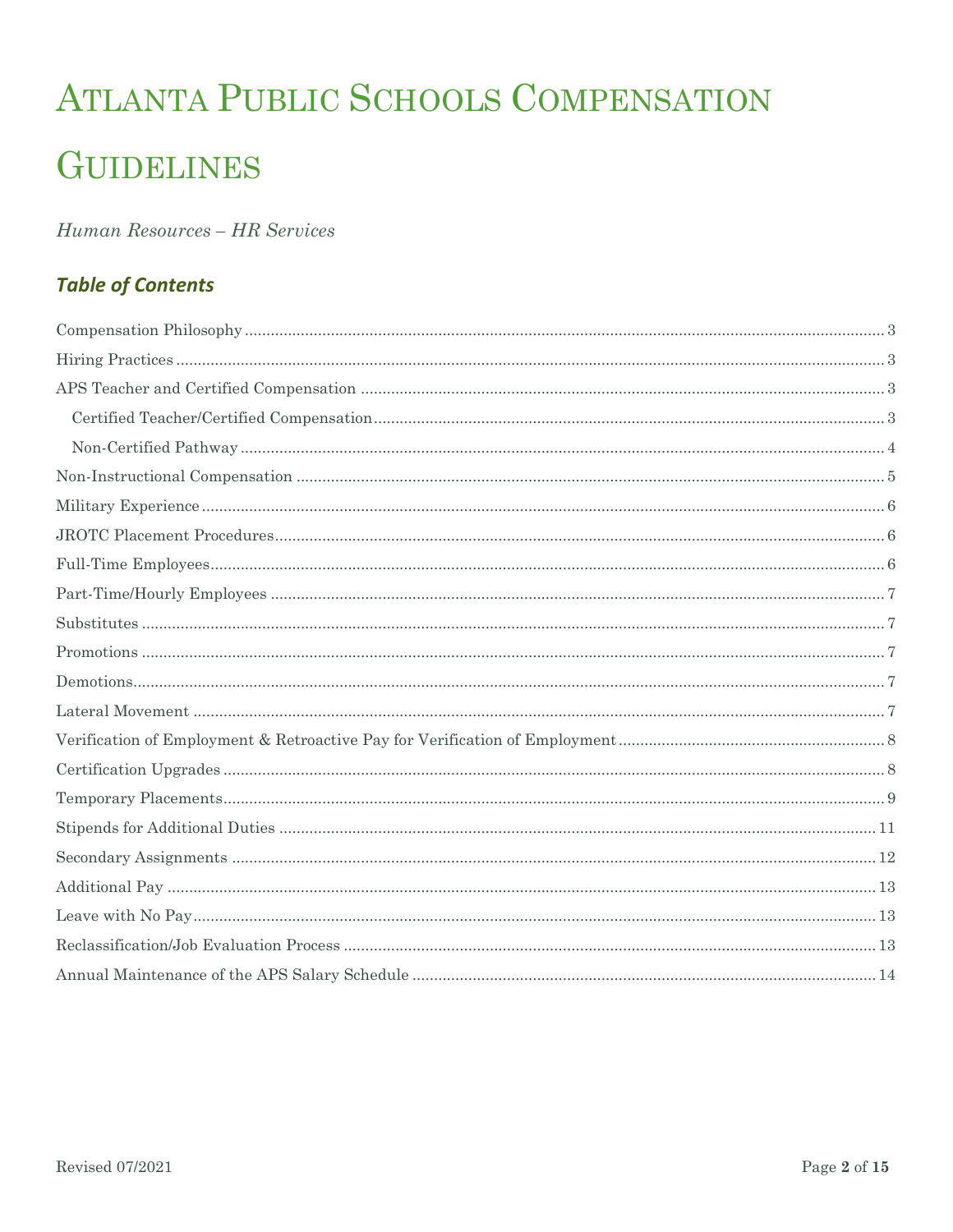## <span id="page-2-0"></span>*COMPENSATION PHILOSOPHY*

The purpose of the Atlanta Public Schools (APS) Classification and Compensation Program is to attract, reward, and retain the most qualified employees by offering an equitable, competitive, and attractive program. We believe that a robust compensation strategy is essential to our success and a key component for progressing as a system. "Having strong students, strong schools, strong staffs, and a strong system" requires that we continually develop, recognize, and compensate staff by:

- Developing a classification and compensation system that is transparent and equitable
- Recognizing employees for their experience
- Including appropriate fiscal responsibility
- Ensuring that APS stays competitive in the market

Atlanta Public Schools partners with outside groups to analyze its compensation model, practices, and relationship to competitive markets. The following outlines our strategic plan for accomplishing our initiatives as well as creating internal salary equity:

- 1. Adopting a salary step pay plan that places non-teaching employees on the appropriate salary schedule based on verified years of experience,
- 2. Placing teachers and other certificated employees on the salary schedule based on years of teaching experience and their Georgia Professional Standards Commission (PSC) level, and
- 3. Adopting compensation and classification policies that maintain the integrity of the system.

## <span id="page-2-1"></span>*HIRING PRACTICES*

Newly hired employees will be placed on the appropriate salary schedule based on their years of verified work experience and certification level, where applicable. Please refer to [APS Salary Schedules](https://www.atlantapublicschools.us/Page/47417) for more information.

## <span id="page-2-2"></span>*APS TEACHER AND CERTIFIED COMPENSATION*

#### <span id="page-2-3"></span>**Certified Teacher/Certified Compensation**

Teachers and other certified employees paid on the teacher or instructional support scale will be granted verified year-for-year experience and placed on the appropriate step and certification level. To be granted a full year, a certified employee must meet all of the state's guidelines (160-5-2-.05 Experience for Salary [Purposes\)](http://www.gadoe.org/External-Affairs-and-Policy/State-Board-of-Education/SBOE%20Rules/160-5-2-.05.pdf). Typically, to receive a full year of credit, certified employees must meet the following

Revised 07/2021 Page **3** of **15** requirements: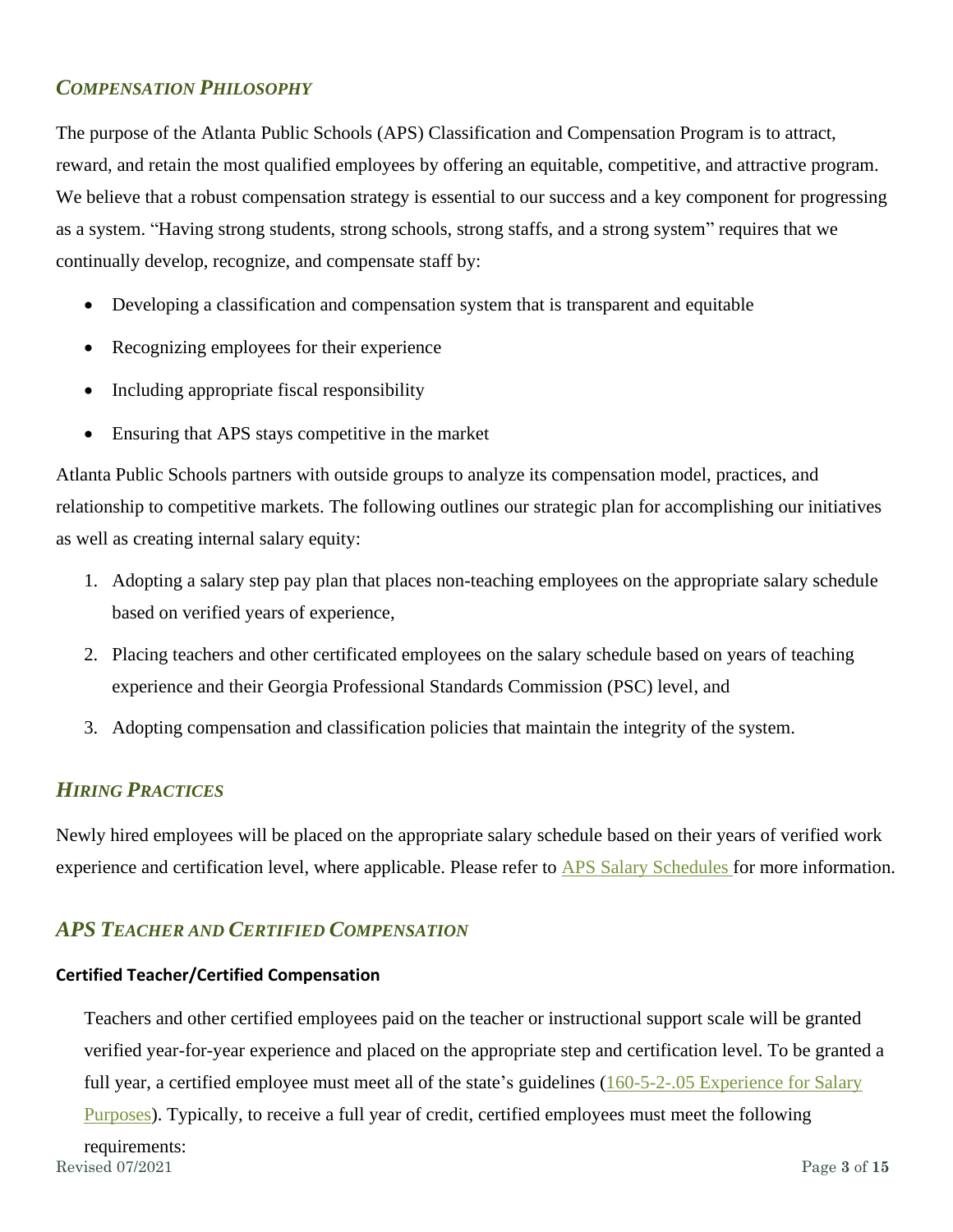#### **Public Schools**

- Must have been certified
- Worked in an accredited institution
- Worked at least 63% of the school year (fulltime, 120 days)

#### <span id="page-3-0"></span>**Non-Certified Pathway**

Certified teachers are paid based on their years of experience and their Georgia PSC certificate level. As a charter system district, there is an option for a non-certified pathway for teachers. These non-certified teachers will be paid on the APS teacher pay scale as though they have a T4-level certificate. These noncertified teachers will receive experience credit (step) for their years of service as teachers participating in the approved APS non-certified pathway. As provided in the state guidelines, a non-certified teacher may receive experience credit for "a professional position in private industry that is job-related" up to a maximum of three (3) years upon hire. There will be no compensation adjustment beyond the T4 salary scale for non-certified teachers with advanced degrees. For example, suppose a non-certified teacher has experience in another Georgia charter system district under an approved, non-certified pathway program. In that case, they will receive experience credit for compensation purposes upon receipt of appropriate verification.

Non-certified, APS Teacher Pathway provides:

- a. Compensation on the APS teacher pay scale at the T4 certificate level,
- b. Experience credit (step) for years of service participating in the approved, APS non-certified teacher pathway,
- c. Experience credit for "a professional position in private industry that is job-related" up to a maximum of three (3) years, per state guidelines,
- d. No compensation adjustment beyond the T4 salary scale for advanced degrees, and
- e. Experience credit, if verified, for teaching in another Georgia charter district as part of an approved, non-certified pathway program.

## **Private & Charter Schools**

- Worked in an accredited institution
- Worked at least 120 days full-time per school year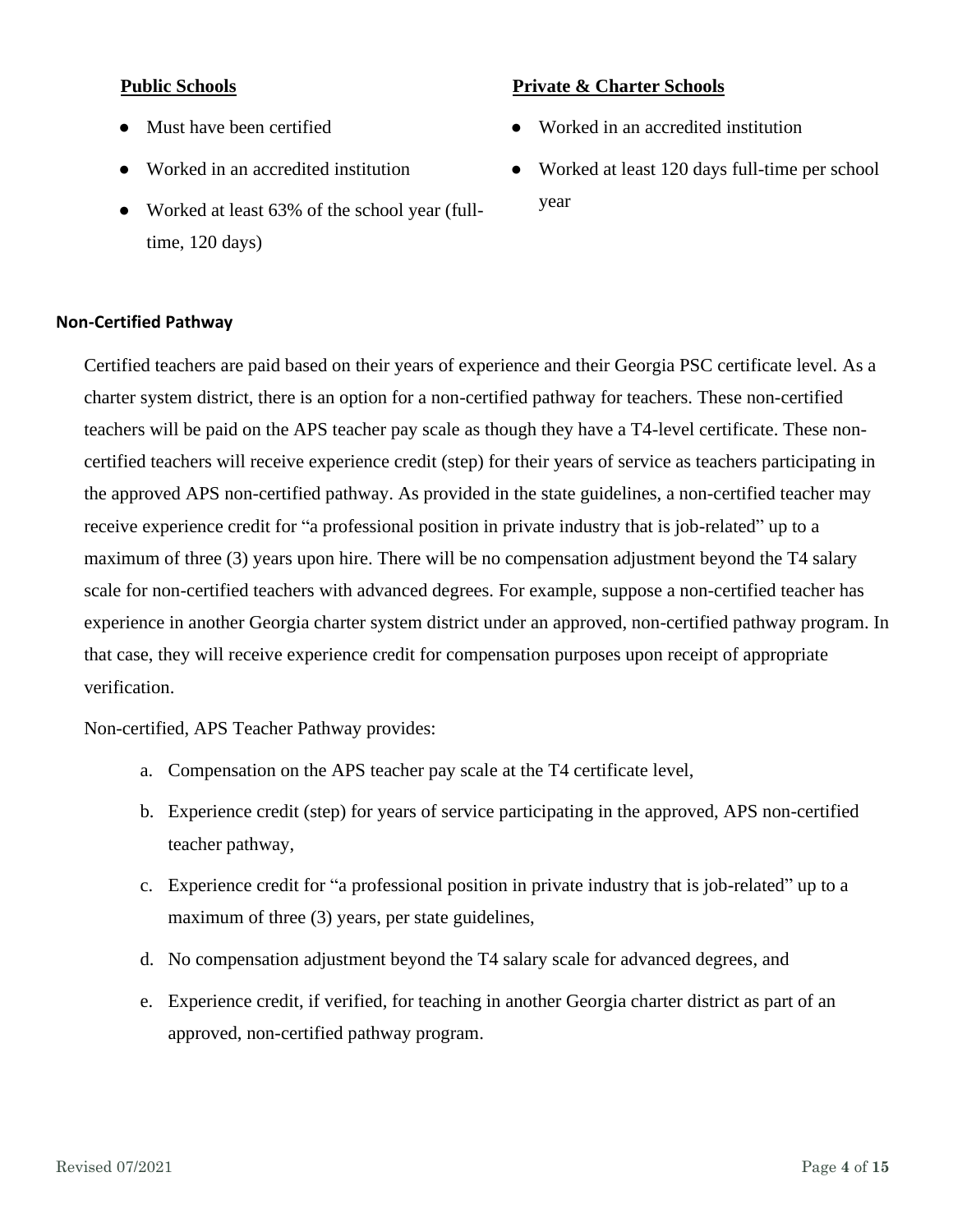#### <span id="page-4-0"></span>*NON-INSTRUCTIONAL COMPENSATION*

For all other Employment Categories (Administration, Non-Teaching Professional, and Support)

Employees will be placed in their assigned pay grades and offered a salary based on their years of verified experience. Experience is defined and will be awarded based on the following guidelines:

- ⮚ **Tier 1 - Equivalent Functional Experience** is defined by the position's job description, explicitly noting core job requirements, performance expectations, and responsibility to stakeholders. The candidate will be awarded years of equivalent experience for previous work verified in writing from their former employer.
- ⮚ **Tier 2 - Relevant Industry Experience** is defined as experience related to the pending job/industry/division but has lesser or minimal job requirements, performance indicators, and less responsibility to stakeholders. The candidate will be awarded one year of service credit for every two years of relevant industry experience for previous work verified in writing from their former employer.

| <b>Position</b> | <b>Example of Experience</b> | <b>Credit Received</b>                   | <b>Total Credited Years</b> |
|-----------------|------------------------------|------------------------------------------|-----------------------------|
|                 |                              |                                          | of Service                  |
| Principal       | 3 Years Principal            | 3 Years for Principal (Tier 1)           | 9                           |
|                 | 4 Years Assistant Principal  | 4 Years for Assistant Principal (Tier 1) |                             |
|                 | 4 Years Teacher              | 2 Years for Teacher (Tier 2)             |                             |
| Project Manager | 3 Years Project Manager      | 3 Years for Project Manager (Tier 1)     | 5                           |
|                 | 2 Years Program Analyst      | 1 Year for Program Analyst (Tier 2)      |                             |
|                 | 2 Years Program Specialist   | 1 Year for Program Specialist (Tier 2)   |                             |

#### **Examples of Experience Credit**

Days worked in order to receive a year credit:

| Work schedule                 | Number of days worked for a year credit |
|-------------------------------|-----------------------------------------|
| 10 months - 201, 202, 211     | 120 Days                                |
| 11 months $-231$              | 139 Days                                |
| Annual/12 months $-252$ , 261 | 152 Days                                |

**\*Please Note: All evaluations are completed by compensation professionals and are non-negotiable. Per Board Policy GARD, the Superintendent may directly appoint candidates and negotiate pay for positions at the executive director level and above.**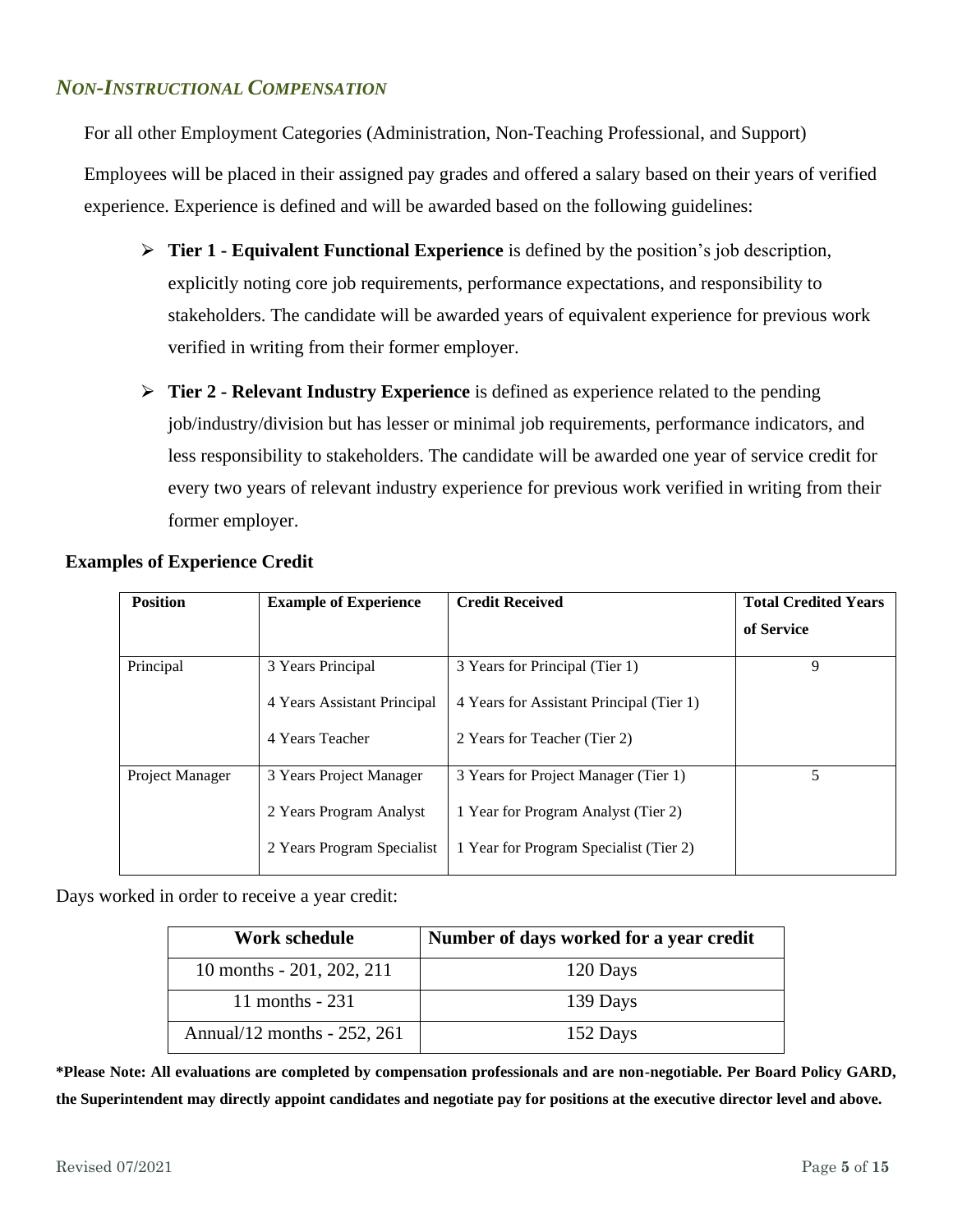## <span id="page-5-0"></span>*MILITARY EXPERIENCE*

- Military service credit is for active duty service in the Armed Forces of the United States. Service in the Reserves shall not be counted unless the individual is called to active duty.
- Non-Teaching employees do not receive military service credit. However, if equivalent job duties were performed, work experience credit may be awarded.
- Certified employees may receive a maximum of three (3) years of military service credit unless the military experience was equivalent to the APS position.
- A DD214 must be submitted to the Compensation department for review.

#### <span id="page-5-1"></span>*JROTC PLACEMENT PROCEDURES*

Newly hired JROTC instructors will initially be placed on step 3 of the Bachelor/GaPSC T4 Teacher Salary Schedule. Once appropriate forms are submitted to HR (i.e., DD-214, RAS, DA Form 5016, etc.), the JROTC instructor's Minimum Instructor Pay (MIP) will be calculated based on the guidelines provided in [Title 10 USC.](http://www.usarmyjrotc.com/general/us_codes_and_regulations.php) Salaries will be calculated every January once the Defense Financing and Accounting Services publishes the updated Military Pay Charts. At that time, the compensation department will calculate retroactive payments for longevity increases. Central office staff, except the Director, will follow the same guidelines as instructors.

#### <span id="page-5-2"></span>*FULL-TIME EMPLOYEES*

Full-time employees are paid on a salary basis (annual salary divided by 24 paychecks), are eligible for benefits, and earn sick leave. If a benefit-eligible employee is scheduled to work less than 100 percent of the time (<1.0 FTE). In that case, they are required to work the schedule equivalent to their FTE. See the table below for the most common partial work schedules.

| <b>FTE</b> | <b>Maximum Hours</b> |
|------------|----------------------|
|            | in Workweek          |
| 0.5        | 18.75                |
| 0.6        | 22.5                 |
| 0.75       | 28.125               |
| 0.8        | 30                   |
| 0.9        | 33.75                |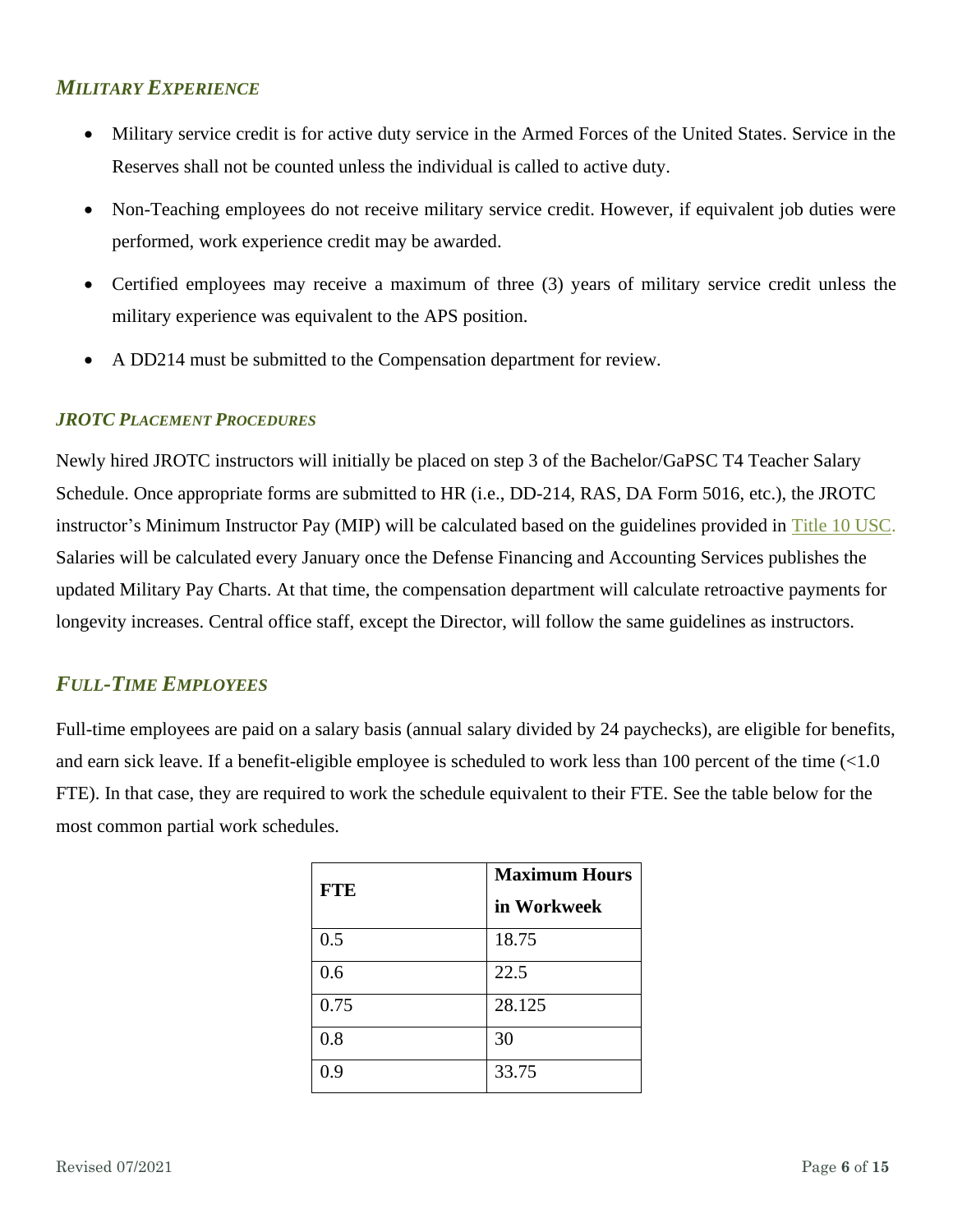## <span id="page-6-0"></span>*PART-TIME/HOURLY EMPLOYEES*

Employees hired into part-time (<0.5 FTE) and hourly positions are paid for hours worked, not to exceed 29 hours each week. Part-time and hourly employees are not eligible for benefits, do not accrue paid sick leave, and are not paid during school closures, such as student/staff breaks and summers. Hourly rates of pay by position can be found on the [compensation website.](https://www.atlantapublicschools.us/Page/47417)

#### <span id="page-6-1"></span>*SUBSTITUTES*

School-based substitute employees are compensated in half-day or whole-day increments only. The pay rate depends on the vacancy being filled, the degree/certificate level of the substitute teacher, and the length of the assignment. Current daily rates can be found on the **Substitute Teaching** page of the HR website.

#### <span id="page-6-2"></span>*PROMOTIONS*

Employees who are promoted within the organization will have their experience re-evaluated as if they are a new hire with the organization. It is important to note that promoted employees must meet the minimum qualifications of the new job. Promoted employees will be evaluated in order to place the employee appropriately on the salary schedule based on their years of creditable experience and certification level, where applicable. For example, suppose the employee's experience does not result in a pay raise. In that case, the employee's current salary may be adjusted based on current compensation practices. Internal equity will always be a consideration in these cases.

#### <span id="page-6-3"></span>*DEMOTIONS*

Voluntary and involuntary demotions will be treated the same. In the case of a demotion, employees will be placed on their newly assigned scale at the appropriate step, not to exceed the maximum. An employee will begin receiving the newly assigned salary based on the effective date of the demotion.

#### <span id="page-6-4"></span>*LATERAL MOVEMENT*

<span id="page-6-5"></span>If an employee moves to a new position within the same salary schedule and with the same workday schedule, they will receive the same pay.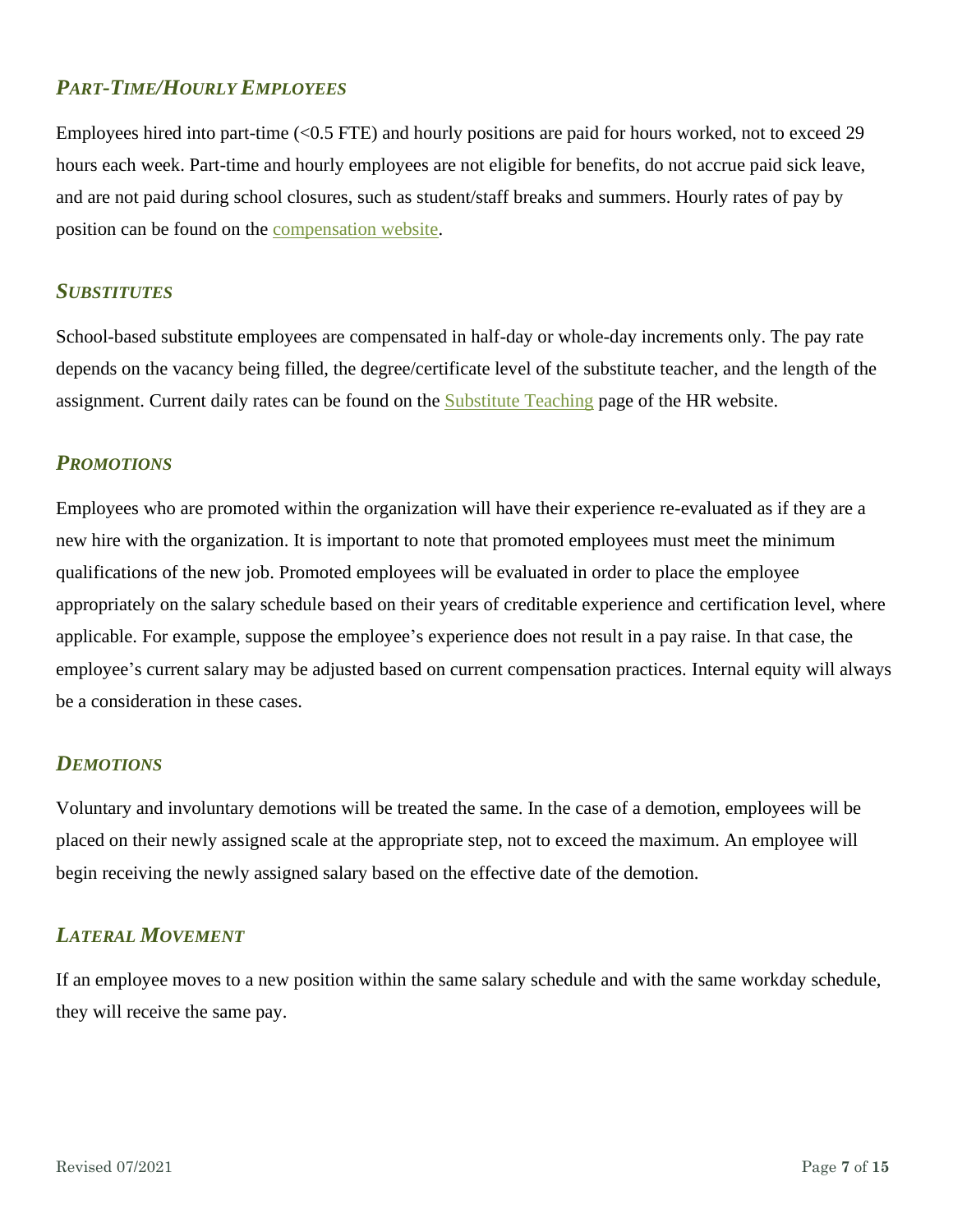## *VERIFICATION OF EMPLOYMENT & RETROACTIVE PAY FOR VERIFICATION OF EMPLOYMENT*

Upon offer of employment with Atlanta Public Schools, a Human Resource Staffing Director will inform employees of their starting salary with APS. All employees (both internal and external) will be granted a salary offer based on verified experience. Therefore, an employee who has no verified experience upon hire will be placed at the entry salary level until APS experience verification forms are received and processed by the compensation department. If a third-party verification form is submitted, the form must include all of the information that is requested on the APS verification form. Once verification forms are processed, an employee's salary will be adjusted to reflect the total number of years of verified experience. The employee will also receive retroactive pay as long as proper documentation is received **before** May 1st and the employee remains on active, full-time status. Employees hired after February 28<sup>th</sup> will receive retroactive pay as long as proper documentation is received **before** May 1<sup>st</sup> of the next school year, and the employee remains on active, full-time status. Employees will be notified via email once the forms have been reviewed and processed.

**Please Note:** It is the employee's responsibility to ensure that verification forms are sent to the appropriate identified former employers and contact these employers if the forms are incomplete or delays occur. The expectation is that the compensation office will receive all verified experience documentation in one packet at one time. Based on this documentation, the employee's salary will be adjusted, and retroactive payment(s) will be calculated, if applicable. It is encouraged that all forms be reviewed for errors by employees before submission. Completed packets should be scanned and emailed to [compensation@atlanta.k12.ga.us.](mailto:compensation@atlanta.k12.ga.us)

#### <span id="page-7-0"></span>*CERTIFICATION UPGRADES*

Atlanta Public Schools strongly encourages its employees to continue their education to increase their effectiveness in their jobs and enrich their lives. One way of doing this is via certificate level upgrade. The Georgia PSC has policies that identify how to upgrade a certificate. Additionally, it provides the general rules and procedures for obtaining/maintaining a certification. Please visit [www.gapsc.com](http://www.gapsc.com/) for more information.

For employees who qualify for a pay increase resulting from a certificate upgrade, the following steps and policies apply to a certification upgrade request:

- The certification department must receive a copy of the upgraded certificate. Please scan and email to [certification@atlanta.k12.ga.us.](mailto:certification@atlanta.k12.ga.us.?subject=Certificate%20Upgrade)
- Pay changes for applicable upgraded certificates will be instituted based on the effective date of the new certificate level.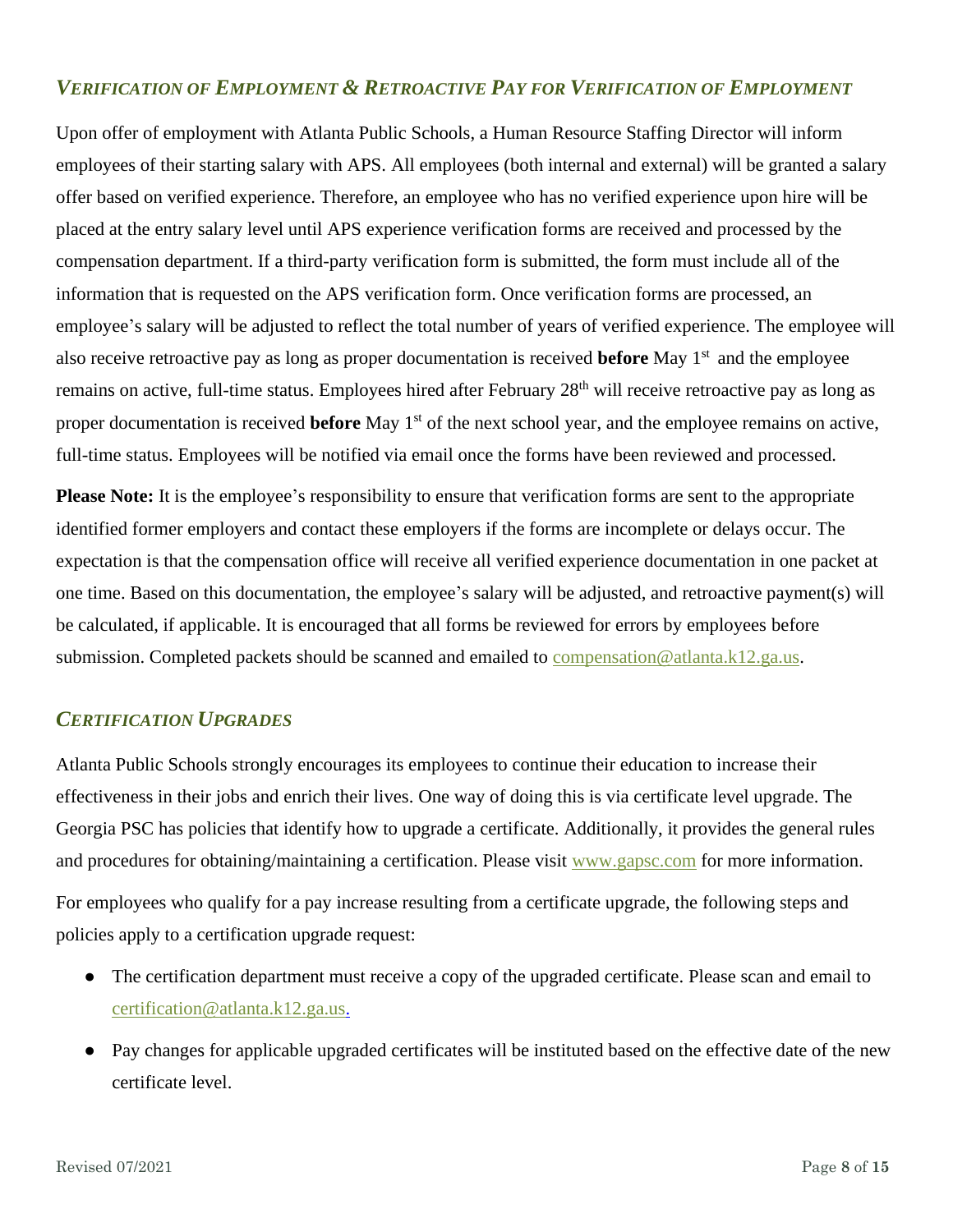- o Suppose an employee submits a copy of the certificate to HR within the same fiscal year of the certificate being issued. In that case, an employee will receive a salary increase and retroactive pay (if applicable) based on the certificate's effective date.
- o Suppose an employee submits a certificate upgrade after the fiscal year has ended. In that case, the employee's salary increase will go into effect starting their next contract year (June  $30<sup>th</sup>$  of the fiscal year is the deadline).
- If an employee's certificate is not effective on their first day of work for the school/fiscal year, the upgraded salary will be prorated based on the number of days worked in the same school/fiscal year.
- Positions on the Teacher Salary Schedule (i.e., Teacher, Master Teacher Leader, IB Specialist, etc.) are paid based on the educator's certificate level, not the leadership level. Positions on the Instructional Support Salary Schedule (i.e., Instructional Coach, Special Ed Lead Teacher, Counselor, etc.) are paid on the leadership level.

#### <span id="page-8-0"></span>*TEMPORARY PLACEMENTS*

Occasionally, circumstances arise that require employees to fill positions that require additional or different responsibilities temporarily. These positions are often referred to as interim in nature and are time-bound. When an employee is covering for duties of another employee on leave of absence or a vacancy, the supervisor may submit an additional compensation request, noting the percentage of duties that the employee is covering and the number of hours and weeks for which the coverage is to be provided.

During this time, when thinking through additional compensation, supervisors should make every effort to prioritize essential task(s) and function(s) of the specific department.

#### **Eligibility Guidelines**

Limited to exempt employees; if non-exempt, the employee should record overtime as hours worked

#### **Additional Compensation Limitations**

- Coverage is provided for a limited, but significant duration (6-weeks or more)
- Additional compensation will not be eligible for covering duties of any subordinate staff
- Should not exceed more than 10% of an employee's base salary; or 37.5% (10 hours/week) of the assumed position
- Additional compensation is not to reflect as a part of an employee's base pay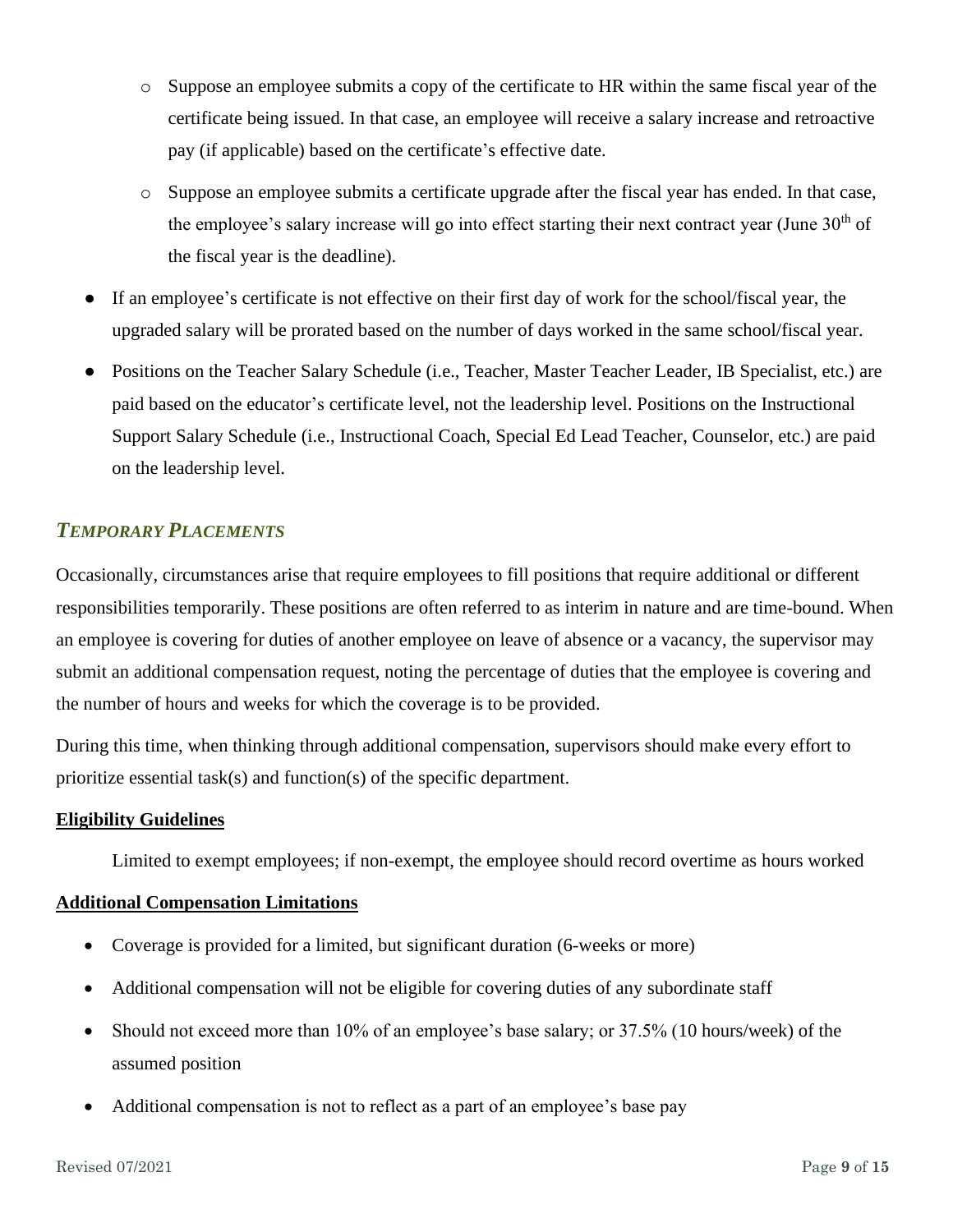- An increase in the volume of work within an employee's job description does not warrant additional compensation; authorized additional compensation should reflect distinctly separate and unrelated job responsibilities apart from the employee's primary job description
- Additional compensation stays with the employee in the position; any transaction resulting in an employee moving to a different position will immediately cease the additional compensation.
- Additional compensation is not to exceed one year in duration, or past the end of a fiscal year, without further review; reassessment of such duties should be completed and submitted before June 1<sup>st</sup> and, if authorized, will begin/continue July 1st
- Additional compensation is subject to Chief Human Resources Officer approval or designee
- Additional compensation should not be used in lieu of performance or merit increases
- Additional compensation must be submitted to Human Resources before duties are assumed; stipends will not be paid retroactively
- All additional compensation is to be paid as an additional allowance plan, paid bi-weekly, with a scheduled end date.

Additional compensation may not be used as a substitute for a reclassification (permanent and substantial change in duties) or promotion of a position (to be authorized and applied for). In addition, additional compensation is not intended for agreed-upon stretch assignments to further an employee's development. Please refer to definitions and considerations towards reclassification in this document, if needed.

#### **Submission Process**

When submitting a request for additional compensation, the supervisor must provide:

- Justification (not to be limited to the questions below)
	- Are the additional responsibilities due to a vacated position? Will you be filling the position that holds these responsibilities within the year?
	- What responsibilities will be assigned to the employee? What duties are additional on top of the employee's responsibilities already within their job description?
	- $\circ$  Are the duties crucial to the organization and/or department? What responsibilities? Prioritize essential tasks.
- The percentage of the amount of work is assumed (i.e., the employee assumes 30% of job duties)
- Revised 07/2021 **Page 10** of 15 ● How many hours per week the employee is assuming these responsibilities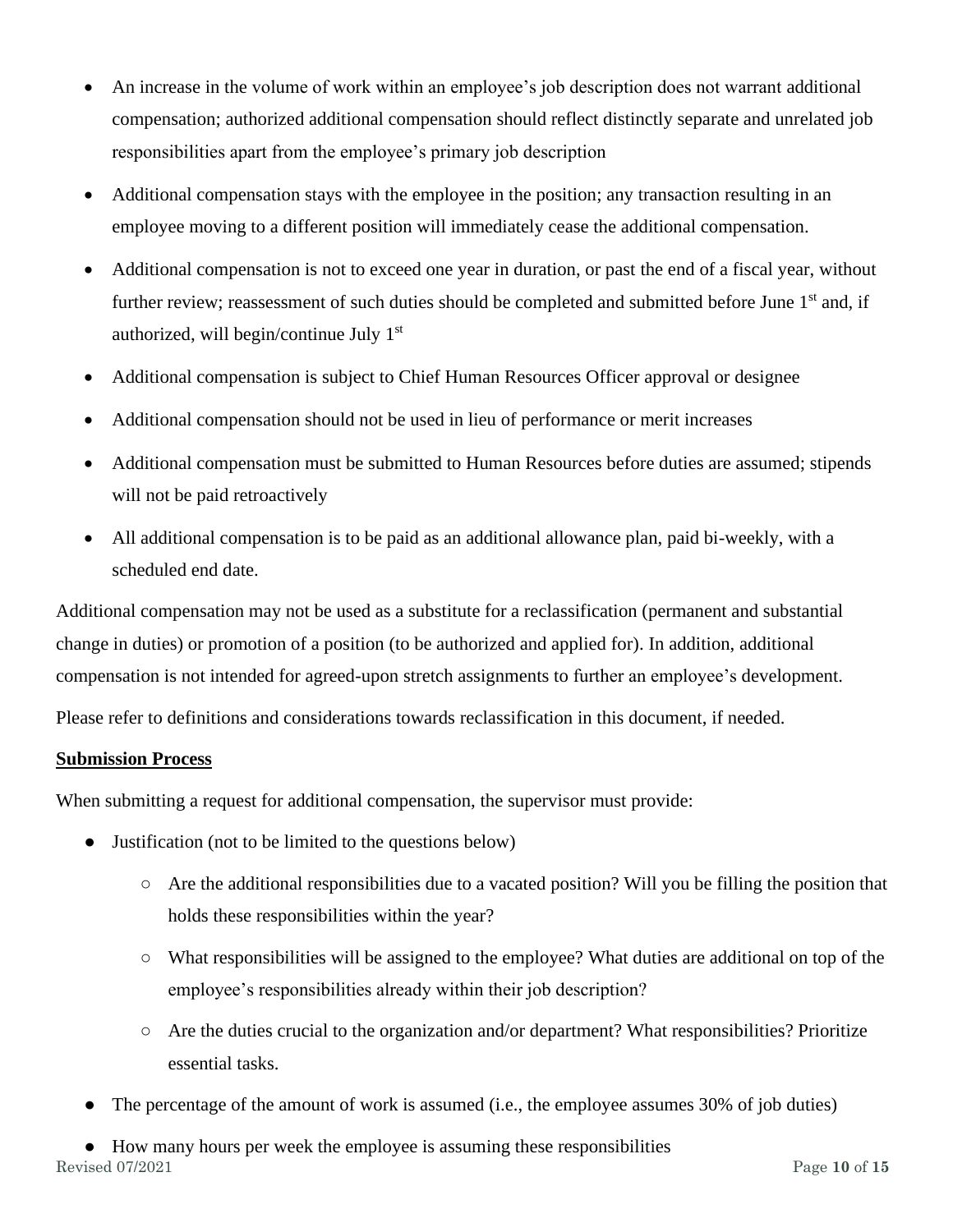- Number of weeks the responsibilities will be assumed
- Start date and anticipated end date (not to exceed one year and July  $1<sup>st</sup>$ )

The supervisor should submit the above information, with their Chief's sign-off, to the compensation department at [compensation@atlanta.k12.ga.us.](mailto:compensation@atlanta.k12.ga.us) The compensation department will confirm if any more information is needed for justification and the calculation for the additional duties. Once the supervisor has seen and agreed upon the additional duties, the information will be submitted to the Chief Human Resources Officer for review/approval.

A confirmation email will be sent upon all approvals or denials with applicable information (amount of stipend, paycheck dates, first payment, etc.) to the employee, their supervisor, and the payroll department.

#### <span id="page-10-0"></span>*STIPENDS FOR ADDITIONAL DUTIES*

Utilizing the district's teacher career pathways and providing stipends for supplemental duties is highly suggested for teacher retention. Principals should use the supplemental duty role descriptions, APS leadership readiness criteria, and talent reviews to determine who is ready and make appropriate selections for a career pathway leadership role.

A complete list of supplemental duty stipends is provided on the [Compensation Salary Schedules](https://www.atlantapublicschools.us/Page/47417) page of the APS website. This list contains two sections: district-funded stipends and school-funded stipends. Any individual serving in a supplemental duty role that is listed in the district-funded stipends section should receive the stipend for the role. The stipends in the school-funded section are in addition to the district-funded stipends and are at the discretion of the school.

What you need to know about the supplemental duty stipend process:

- 1. Each year, the number of stipends for a department or school are identified and budgeted by the budget center manager during the budget planning process each year. If an appropriate stipend for a supplemental duty is not included on the stipend list, a new stipend may be requested by sending an email to Jennifer Lang (jennifer.lang  $@$  atlanta.k12.ga.us) with the following information:
	- a. a list of the additional responsibilities and tasks,
	- b. an estimate of the time needed to perform the additional duties (hours per week), and
	- c. when these additional duties would occur (before/after work, weekends, start date, end date, etc.)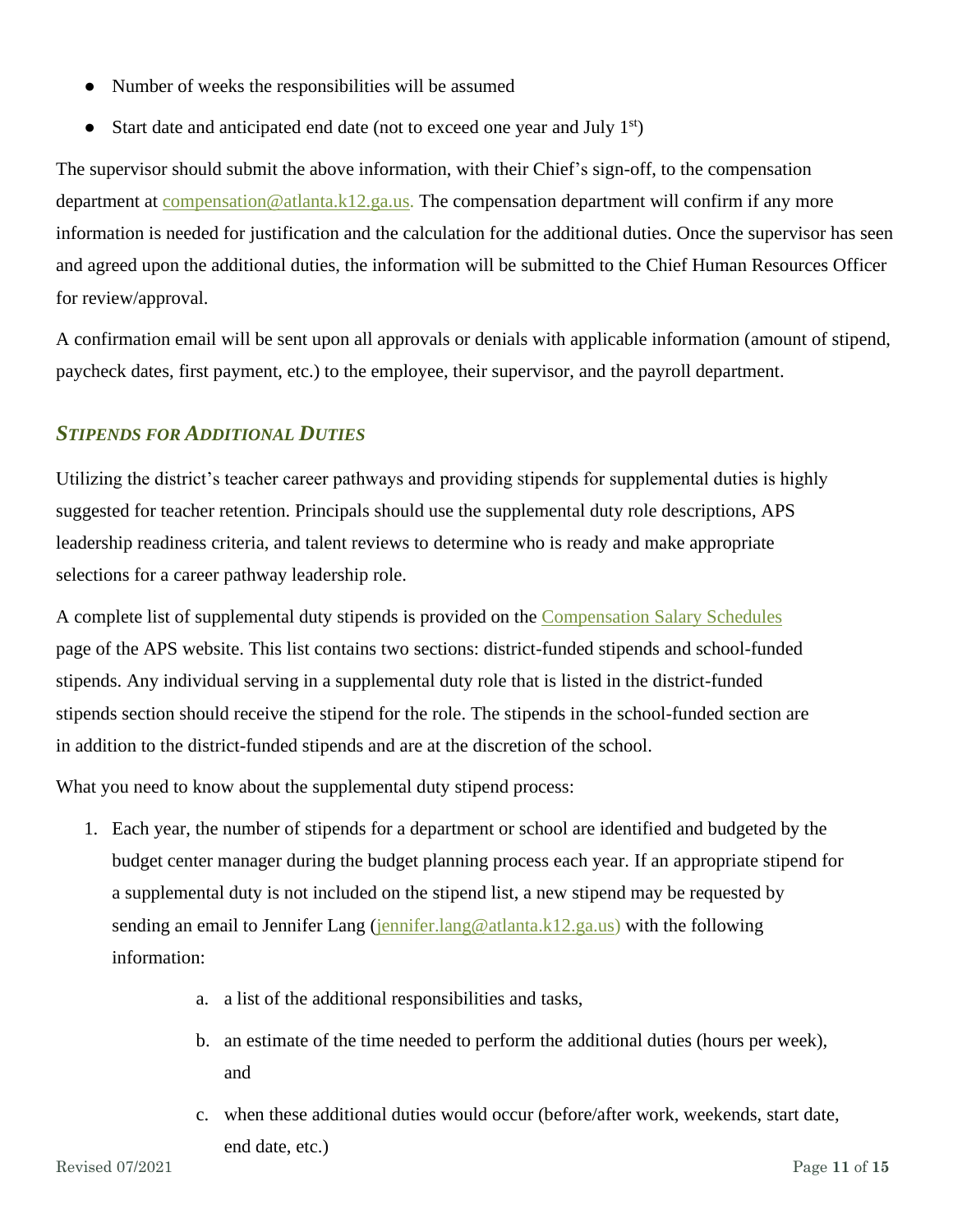- 2. At the start of each school year, principals submit (as part of the day one task list) the names of employees for all stipends to the compensation department (compensation @atlanta.k12.ga.us) using the template provided in the day one resource guide.
- 3. Departments must reach out to the compensation department (compensation  $@$  atlanta.k12.ga.us), to ensure their stipend is approved, and provide the names of employees to receive stipends for the coming school year.
- 4. Employees will receive a supplemental duty agreement from the compensation department for their signature that will outline the duties and the stipend amount. Generally, stipends are assigned to one employee and are paid twice per school year (half in December and half in May.)
- 5. If duties are to be shared by two employees, the stipend amount may be split. An email must be sent to the compensation department (compensation @atlanta.k12.ga.us), providing the details of the shared supplemental duties and stipend details. For example, employees A and B will share the department chair's responsibilities, and the stipend amount will be split evenly for the entire year.
- 6. If duties change during the year, an email should be sent to the compensation department [\(compensation@atlanta.k12.ga.us\)](mailto:compensation@atlanta.k12.ga.us) stating the circumstances of the situation prior to the payment of the stipend. For example, "Employee A is not able to continue to perform the duties of the department chair. Effective December  $1<sup>st</sup>$ , the department chair duties will be performed by employee B." Failure to notify the compensation department of a change in stipend assignment may result in the wrong employee being paid and/or the right employee not being paid.
- 7. In November and April, school principals will receive a list of supplemental duty stipend recipients for their school. The compensation office will need confirmation that the list is accurate and complete before stipend payments are issued in December and May. If the employee has not performed the supplemental duties assigned, they are not eligible to receive the stipend and should be removed from the list by the principal.

#### <span id="page-11-0"></span>*SECONDARY ASSIGNMENTS*

Revised 07/2021 Page **12** of **15** Secondary assignments should be used when full-time employees have an additional work assignment beyond their normal work. Secondary assignments could be activities such as ticket taker at athletic games, operating the scoreboard at athletic events, teaching compensatory services, providing tutoring to students outside the regular school day. This type of work may happen for a sports season, a semester, or the entire year. Employees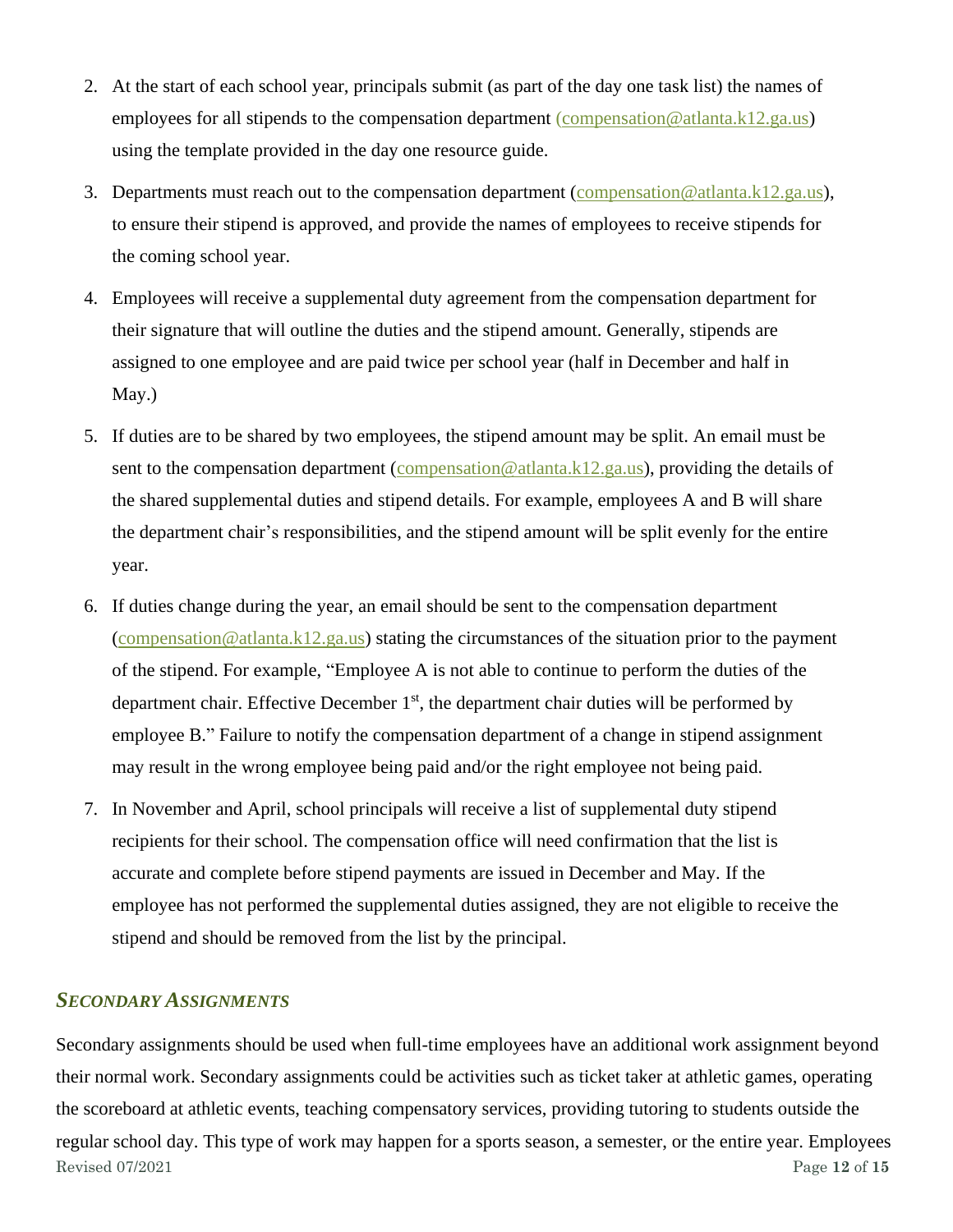will need to work with their timekeepers to ensure they are clocking in/out of their assignments correctly in the timekeeping system to ensure timely payments. Hourly rates of pay can be found on the [Salary Schedule](https://www.atlantapublicschools.us/Page/47417) website under Rates for Supplemental Duties. Hourly assignments should be reviewed at the start of each year and ended if they will no longer be performed. Supervisors should email their HR staffing director to end a secondary assignment.

#### <span id="page-12-0"></span>*ADDITIONAL PAY*

Additional pay is any type of compensation that is not considered a component of an employee's salary and may be for writing or developing curriculum, teaching a class for professional development, etc. Additional pay may be paid for activities that are performed on an ad hoc basis and are generally compensated in a one-time payment to an employee for a specified scope of work. Additional pay, then, is any approved work activity that is NOT a stipended supplement. Any non*-*salary compensation requested for an employee must meet several criteria. Prior to the additional work starting, the project should be sent to the compensation department [\(compensation@atlanta.k12.ga.us\)](mailto:Compensation@atlanta.k12.ga.us) for review. The compensation department will determine if the scope of work should be paid as an additional hourly assignment, if the employee should use the district's timekeeping system to track hours, or if a one-time payment should be used. The compensation department will provide an appropriate rate of compensation based on the scope of work and communicate that back to the program owner. The program owner will meet with their budget representative to determine if funding is available (prior to work being completed). Once work is completed, the one-time payment form is routed for approval, and the employee is paid via the regular payroll schedule.

#### <span id="page-12-1"></span>*LEAVE WITH NO PAY*

An employee's annual salary is divided into 24 even payments processed through semi-monthly payroll. Per Board Policy, after an employee has incurred 20 days of unpaid leave, the employee's annual salary is recalculated and will reflect a decrease in salary for the remainder of the school/fiscal year. The employee's salary will return to the full amount at the start of the next school or fiscal year, depending on the work schedule.

#### <span id="page-12-2"></span>*RECLASSIFICATION/JOB EVALUATION PROCESS*

The purpose of the job evaluation process is to determine whether a position's core duties and responsibilities have significantly and permanently changed to such an extent that reclassification to a different pay grade (higher or lower) is appropriate. The essential functions of a position typically change in response to the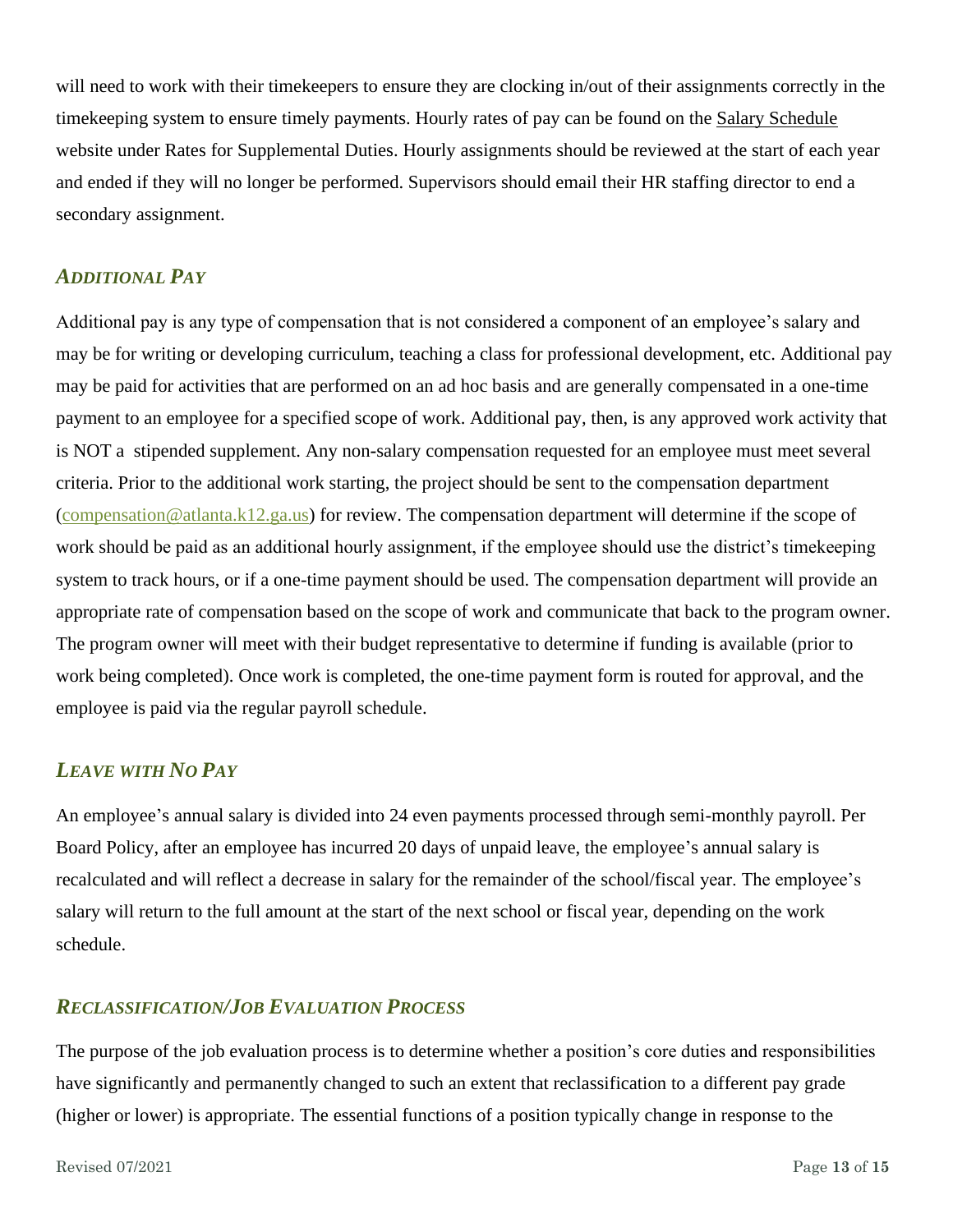organization's needs, not based on the person in the position. Therefore, the assessment will focus on the standard requirements associated with the position without regard to the person's merits occupying the position.

The reclassification and job evaluation review process will occur during the second semester of every school year. The Superintendent has final approval authority for all recommendations coming out of this review process. If a reclassification is approved, it will take effect on the first duty day of the following fiscal year.

For a review to be considered, the following steps must occur:

- 1. The appropriate supervisor has to agree that a job evaluation review should occur,
- 2. The appropriate senior cabinet member should be in agreement that the job evaluation review should occur, and
- 3. The requestor must complete and submit the Reclassification and Job Evaluation Packet, signed by the appropriate supervisor and senior cabinet member.

Please see the [Reclassification website](https://www.atlantapublicschools.us/Page/52150) for additional information.

#### <span id="page-13-0"></span>*ANNUAL MAINTENANCE OF THE APS SALARY SCHEDULE*

Each fiscal year, the Atlanta Public School district is required to adopt a balanced budget. Salary schedules may need to be adjusted to reflect changes made during the budget process (i.e., general pay increases, salary freezes, new salary schedules, etc.). As a result, to maintain equity in compensation, annual maintenance of the salary schedules may occur in one of the following manners:

- 1. Salary schedules will remain intact. When this occurs, employees will receive a salary increase based on an additional year worked (step increase).
- 2. Salary schedules will be adjusted to reflect no additional compensation. When this occurs, employees receive a year of experience but will not receive a salary increase. This allows for internal equity to be maintained with internal and external hiring for that particular fiscal year. (Salary hearings as required by General Code of Laws may be necessary.)
- 3. Salary schedules will be modified to include a general pay increase and/or other increases. When this occurs, employees will receive an increase based on an additional year worked and an increase to the salary schedule.
- 4. Positions of Assistant/Associate/Deputy Chief and Chief Officers (executive leadership above pay grade 140) will receive a percentage increase of their actual pay proportional with the average increase provided to executive director positions on the non-teacher salary schedule. For example, suppose a